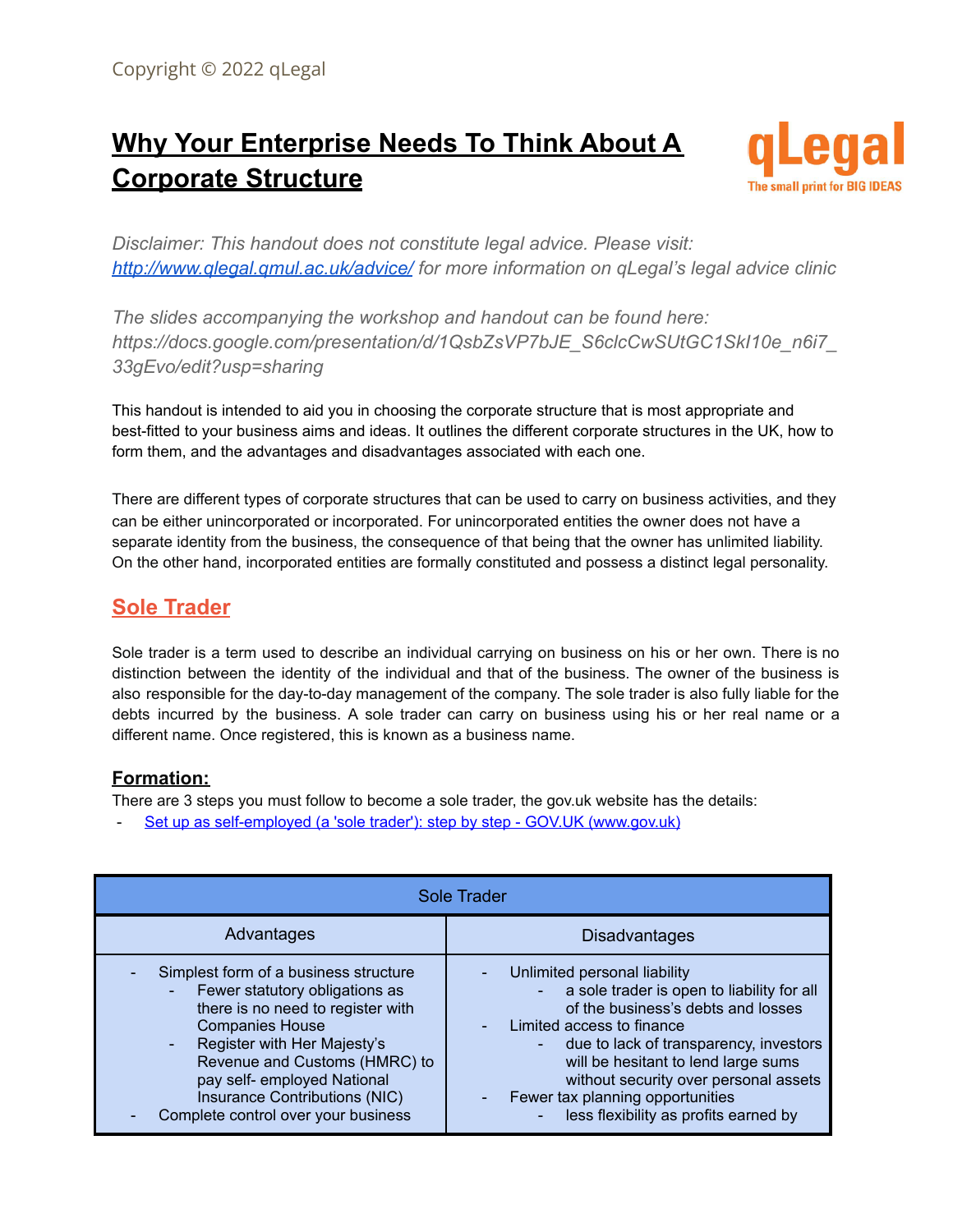- More privacy as there is no need to file information publicly
- Lower setup and accounting costs due to lack of professional assistance + full profit retention from your business More flexibility
	- easy to alter your corporate structure if needed

sole trader are subject to income tax in the same financial year they were made

- Cannot bring in investors or IPO/ List on stock exchange
- **Succession** 
	- Death of the sole trader can end the business

# **Private Company Limited by Shares**

A private company limited by shares is an incorporated entity with a separate legal personality from its owners. This means that the company can carry on business and enter into contracts in its own name distinct from its owners, thereby limiting the liability of its owners.

Where a company is 'limited by shares', this means that the company has shareholders and the liability of the shareholders is generally limited to the amount, if any, that remains unpaid on the shareholder's shares. When setting up the company, you can issue different 'classes' of shares by setting out those classes in the company's articles of association, with each class of shares given a name (e.g. they are sometimes identified by letters of the alphabet - A shares, B shares, C shares etc.). Each class of share can provide for different rights including voting rights, rates of dividend payments and various other rights. This means you can give different rights to different shareholders.

The private company limited by shares distributes profits to its shareholders in the form of dividends after it retains working capital for the business and after it pays the required corporation tax (and any other taxes which it is required to pay).

A private company limited by shares must have at least one director and at least one director must be a natural person. The management of the company is separate from its ownership and undertaken by a director or board of directors. However, directors may also be members (shareholders) of the company. Where a company has just one shareholder, such shareholder can be both the sole member and sole director of the company.

Furthermore, a private company limited by shares has the option to convert into a public limited company (PLC) and can then list on a stock exchange via an initial public offering (IPO). Unlike a private company limited by shares, a PLC is allowed to offer its shares for sale to the public. A PLC must have at least two directors and a qualified company secretary, and it must have issued shares to the public to a value of at least £50,000. Public companies attract stricter regulation than private companies to ensure transparency and protection for the public investor.

#### **Formation:**

To form a private company limited by shares, see Set up a limited [company:](https://www.gov.uk/set-up-limited-company) step by step - GOV.UK [\(](https://www.gov.uk/set-up-limited-company)[www.gov.uk](http://www.gov.uk)[\)](https://www.gov.uk/set-up-limited-company). Currently, the price of registration with the Companies House is £12.

The most important documents in creating a private company limited by shares are the memorandum of association, the articles of association and Companies House Form IN01; as these are required to register your private company limited by shares with Companies House.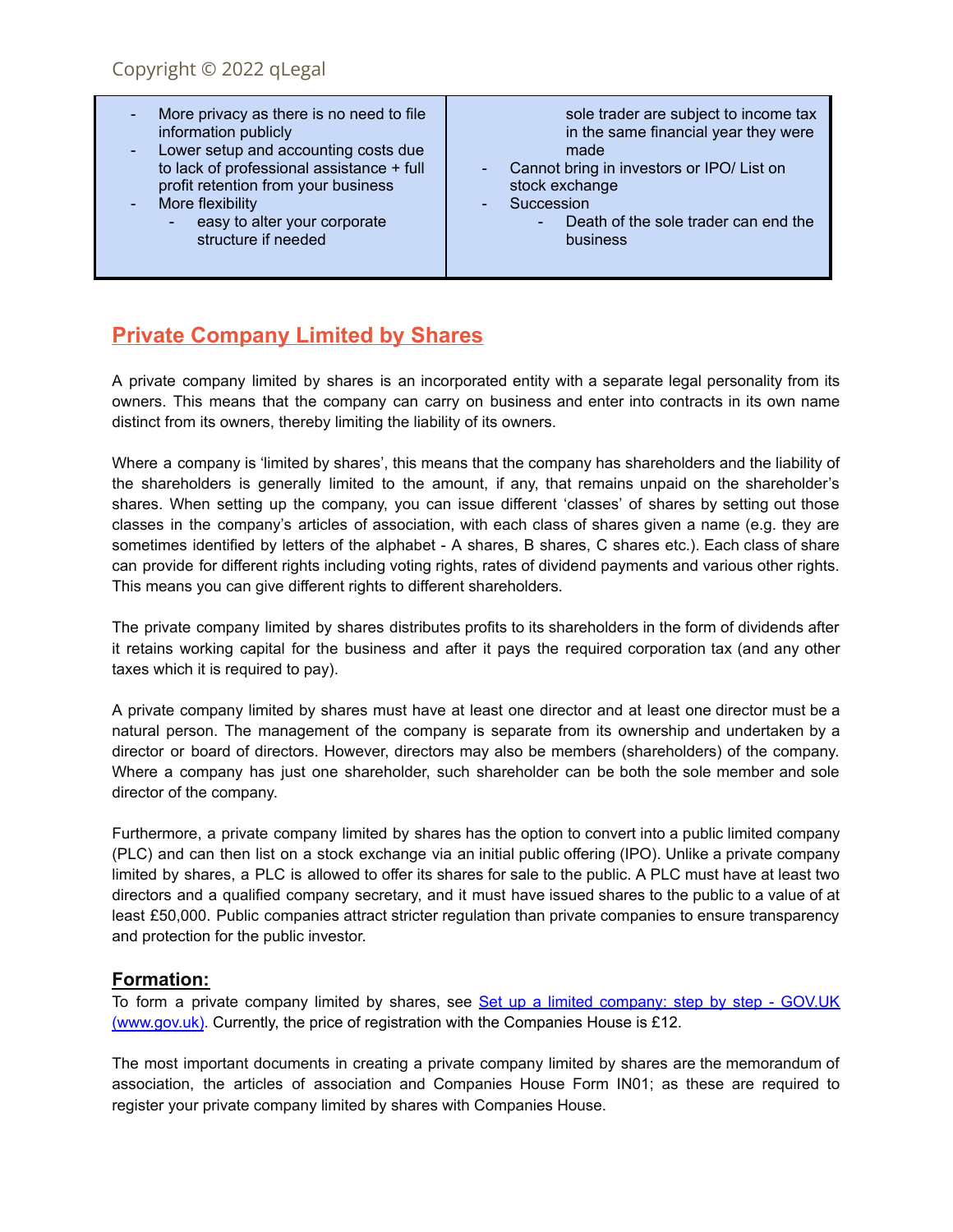## Copyright © 2022 qLegal

#### The Memorandum of Association:

This is a basic legal document signed by all initial shareholders (known as 'subscribers') at the time of the formation of a company.

● A template for this can be found here: Give notice of [subscribers:](https://www.gov.uk/government/publications/give-notice-of-subscribers-company-with-share-capital) company with share capital -[GOV.UK](https://www.gov.uk/government/publications/give-notice-of-subscribers-company-with-share-capital) [\(www.gov.uk](http://www.gov.uk)[\)](https://www.gov.uk/government/publications/give-notice-of-subscribers-company-with-share-capital)

#### The Articles of Association:

This is the main constitutional document of the company. It sets out, amongst other things, rules on the management and organisation of the company. This is agreed upon by the shareholders.

- Where a company does not wish to create its own bespoke articles or amend the model articles, the model articles are automatically applied to the company.
- [Model](https://www.gov.uk/guidance/model-articles-of-association-for-limited-companies) articles of association for companies limited by shares can be found find here: Model articles of association for limited companies - GOV.UK [\(www.gov.uk\)](https://www.gov.uk/guidance/model-articles-of-association-for-limited-companies)

#### Form IN01:

This form needs to be filled in in order to register the company. The information that goes into this form includes: the company name, company type, address of the registered office, particulars of the directors and company secretary etc.

● See : IN01 Application to register a company [\(publishing.service.gov.uk\)](https://assets.publishing.service.gov.uk/government/uploads/system/uploads/attachment_data/file/946155/IN01-V8.0.pdf)

There are further legal documents to consider, such as the shareholder agreement.

#### Shareholder Agreement:

This regulates the relationship between shareholders and the company itself. The agreement sits alongside the articles of association of the company; but unlike the articles of association, it is not legally required as it is a private document that does not need to be filed with the Companies House. The shareholder agreement sets out the rights and obligations of shareholders, and describes how the company is going to be run and creates protections/ground rules for both shareholders and the company.

● See: Online Publication gLegal Word, Shareholder [Agreements,](http://www.qlegal.qmul.ac.uk/media/qlegal/docs/Introduction-to-Shareholder-Agreements.pdf) 15.4.21 (gmul.ac.uk)

| <b>Private Company Limited by Shares</b>                                                                                                                                                                                                                                                                                                                                                                                                                                                                                                                                                                                                                   |                                                                                                                                                                                                                                                                                                                                                                                                                                                                                                                                                                                                                                                                                                                    |  |
|------------------------------------------------------------------------------------------------------------------------------------------------------------------------------------------------------------------------------------------------------------------------------------------------------------------------------------------------------------------------------------------------------------------------------------------------------------------------------------------------------------------------------------------------------------------------------------------------------------------------------------------------------------|--------------------------------------------------------------------------------------------------------------------------------------------------------------------------------------------------------------------------------------------------------------------------------------------------------------------------------------------------------------------------------------------------------------------------------------------------------------------------------------------------------------------------------------------------------------------------------------------------------------------------------------------------------------------------------------------------------------------|--|
| Advantages                                                                                                                                                                                                                                                                                                                                                                                                                                                                                                                                                                                                                                                 | <b>Disadvantages</b>                                                                                                                                                                                                                                                                                                                                                                                                                                                                                                                                                                                                                                                                                               |  |
| Limited liability - less risk<br>Personal possessions of<br>shareholders are not at risk in case<br>of business' failure<br>Additional sources of equity finance<br>Sale and issue of shares, ability to<br>have an IPO if converted to a PLC<br>Allows for complex structuring<br>Prestige - transparency, order and<br>professionalism<br><b>Registry at Companies House</b><br>provides transparency, credibility<br>and attracts investors<br>Flexibility - different classes of shares<br>with different voting rights can be issued<br>Transferability of shares - liquidity<br>Can easily transfer shares from one<br>shareholder to another person | Personal guarantee<br>Personal assets can be at risk if a<br>personal guarantee is given by<br>shareholders<br>BUT, can consider personal guarantee<br>insurance to mitigate the risks<br>Form of structure can be complicated<br><b>Statutory obligations</b><br><b>Statutory breaches and Criminal Liability</b><br>Less privacy - public records available to<br>anyone on Companies House's website<br>Costs – depending on complexity of company,<br>large amount of paperwork can be needed,<br>requiring professional assistance from an<br>accountant and lawyers<br>Administration and filings - directors need to<br>record information on monthly and yearly<br>basis to comply with Companies Act 2006 |  |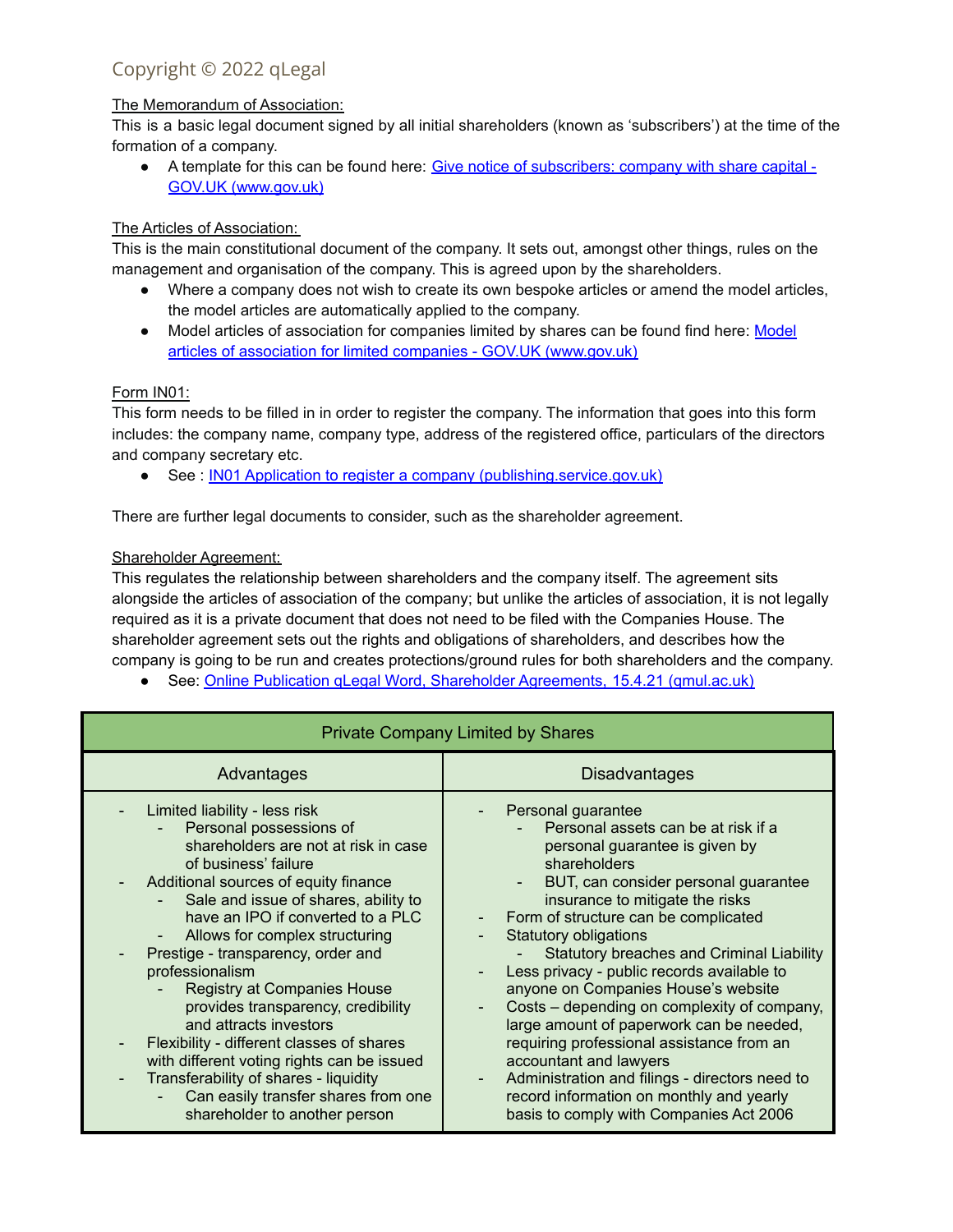| Reduced tax liability<br>19% corporation tax on profits<br>compared to 20-45% income tax for<br>sole traders<br>Allowed combination of dividends<br>and salary, dividends allowance<br>provides with an annual allowance<br>of £2,000<br>Pre-tax trading income can be put<br>$\overline{\phantom{a}}$<br>in company's pension schemes<br>Sharing income among family<br>۰<br>members will minimise the tax<br>liability for each person | filing and disclosure requirements |
|------------------------------------------------------------------------------------------------------------------------------------------------------------------------------------------------------------------------------------------------------------------------------------------------------------------------------------------------------------------------------------------------------------------------------------------|------------------------------------|
|------------------------------------------------------------------------------------------------------------------------------------------------------------------------------------------------------------------------------------------------------------------------------------------------------------------------------------------------------------------------------------------------------------------------------------------|------------------------------------|

# **Community Interest Companies (CIC)**

A company limited by shares or a company limited by guarantee may be incorporated as or become a community interest company and therefore be established for charitable purposes or for the benefit of a community (social enterprise), but is not treated as a charity. The purpose of a CIC is primarily one of community benefit rather than private profit. They are easy to set up and have all the flexibility and certainty of the company form, but with several special features such as:

- Must satisfy 'the community interest test" which includes promotion of education, arts, environment, social welfare, sports, etc.
- Restriction on transfer of company's assets to ensure they are used for the benefit of the community.
- Subject to caps on dividends and interest payable to strike a balance between encouraging people to invest in CICs and the principle that the assets and profits of a CIC should be devoted to the benefit of the community.

CICs were first established in the UK in 2005. Since then, they have grown considerably, both in number and in the diversity of the activities they undertake. The CIC legal structure supports a wide range of activities; they range from very small local projects to multi-million pound health services, covering all industry sectors. Each CIC is required to submit on a yearly basis a report detailing the activities undertaken and how these have benefited the community. This is an important document as it sets out publicly exactly how the CIC has met its obligations to deliver community benefits. Also, this is designed to ensure that the assets of the CIC (including any profits or other surpluses generated by its activities) are used for the benefit of the community. In addition to the annual report, the CIC is also required to provide the annual accounts and a confirmation statement.

A fundamental feature of a CIC is that the transfer of the assets of a CIC are restricted and can only be used for the benefit of the community. This concept is known as 'asset-lock' and it means that, the assets must either be retained within the CIC to be used for the community purposes for which it was formed, or, if they are transferred out of the CIC, the transfer must be made (a) at full market value, (b) if the transfer is made for less than full market value then such transfer must be to another CIC or other asset locked body which shall be either (i) identified in CIC's articles or (ii) occur with the consent of the Regulator; or (c) for the benefit of the community.

### **Formation:**

There are 2 ways to form a Community Interest Company (CIC)

- 1. Convert an existing private company limited by shares or guarantee into a CIC
- 2. Form a CIC directly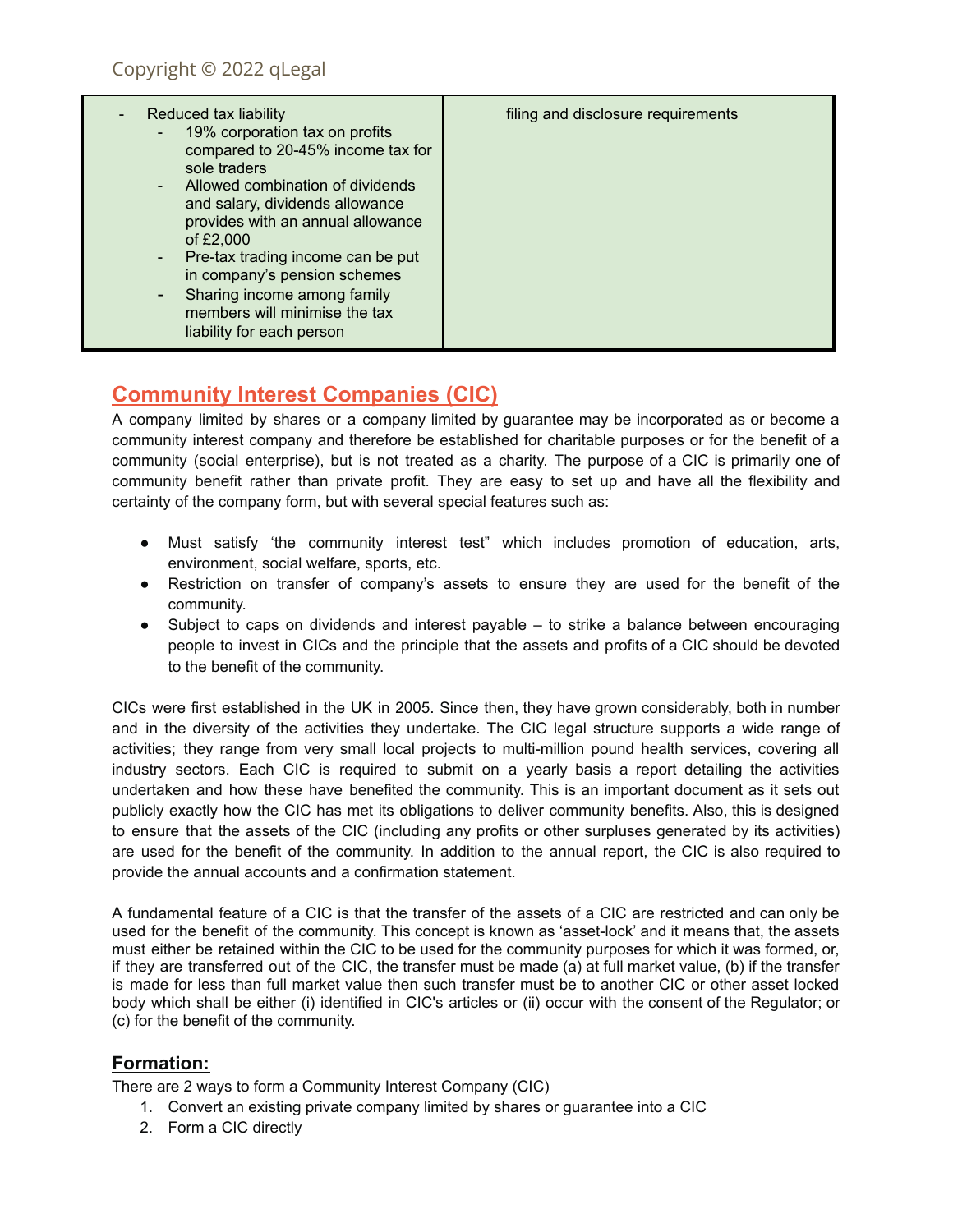#### **Turning an existing Company into a CIC**

In order to convert an existing private company limited by shares or guarantee into a CIC you will need the following the documents:

- a. Form CIC37
- b. Complete the model special resolutions to convert a company into a CIC
- c. Amend your existing articles of association to include provisions relevant to CIC
- d. Form NM01

You will then need to send the documents and pay the required fees.

#### Form CIC37 or community interest statement -

- In this form you indicate how the proposed activities of your CIC will benefit the community or a section of the community. You also have to explain how you think your company will be different from a commercial company providing similar services or products for individual or personal gain. This form will be sent to the community interest companies regulator who are the ones who decide whether the proposed company is eligible to become a community interest company.
- This form will be placed on the public register and made available to download. The Regulator of Community Interest Companies views the community interest statement as a key feature of community interest companies and therefore the opportunity should be taken to showcase your intended activities and champion the benefits you intend to deliver to your community.
- See: CIC37: application to convert a company to a CIC GOV.UK [\(www.gov.uk\)](https://www.gov.uk/government/publications/form-cic37-application-to-convert-a-company-to-a-cic)

#### Model special resolution to convert a company:

- Here you must complete the model special resolution to convert a company into a CIC by stating that the company should become a community interest company
- You should also make such alterations of the articles of association as it considers necessary to comply with the requirements imposed by, and by virtue of section 32 or otherwise appropriate in connection with becoming a community interest company; and
- To change the company's name by including replacing the designate ltd with CIC or community interest company
- See: [model-special-resolution-convert-company-to-cic.doc](https://view.officeapps.live.com/op/view.aspx?src=https%3A%2F%2Fassets.publishing.service.gov.uk%2Fgovernment%2Fuploads%2Fsystem%2Fuploads%2Fattachment_data%2Ffile%2F596331%2Fmodel-special-resolution-convert-company-to-cic.doc&wdOrigin=BROWSELINK) (live.com)

#### Amend your existing articles of association:

• You have to ensure that all of the mandatory clauses that apply to CICs are included. These clauses are highlighted in red in the model articles of association and can't be removed or altered.

#### Complete form NM01: notice of change of name by resolution

- You file this form to Companies House to notify them of the change of name by the company members. You must change the 'Ltd' designate found at the end of the name of your private company limited by shares to 'cic'. You must do this in order to convert a private company limited by shares into a CIC.
- There is a cost of £10 to file the paper form. Otherwise you can file form NM01 online and it costs £8.
- See: Change a company name (NM01) GOV.UK [\(www.gov.uk\)](https://www.gov.uk/government/publications/change-a-company-name-nm01)

#### Sending in the documents and paying the fees:

• You must send all your documents to the registrar of companies house with a cheque for £25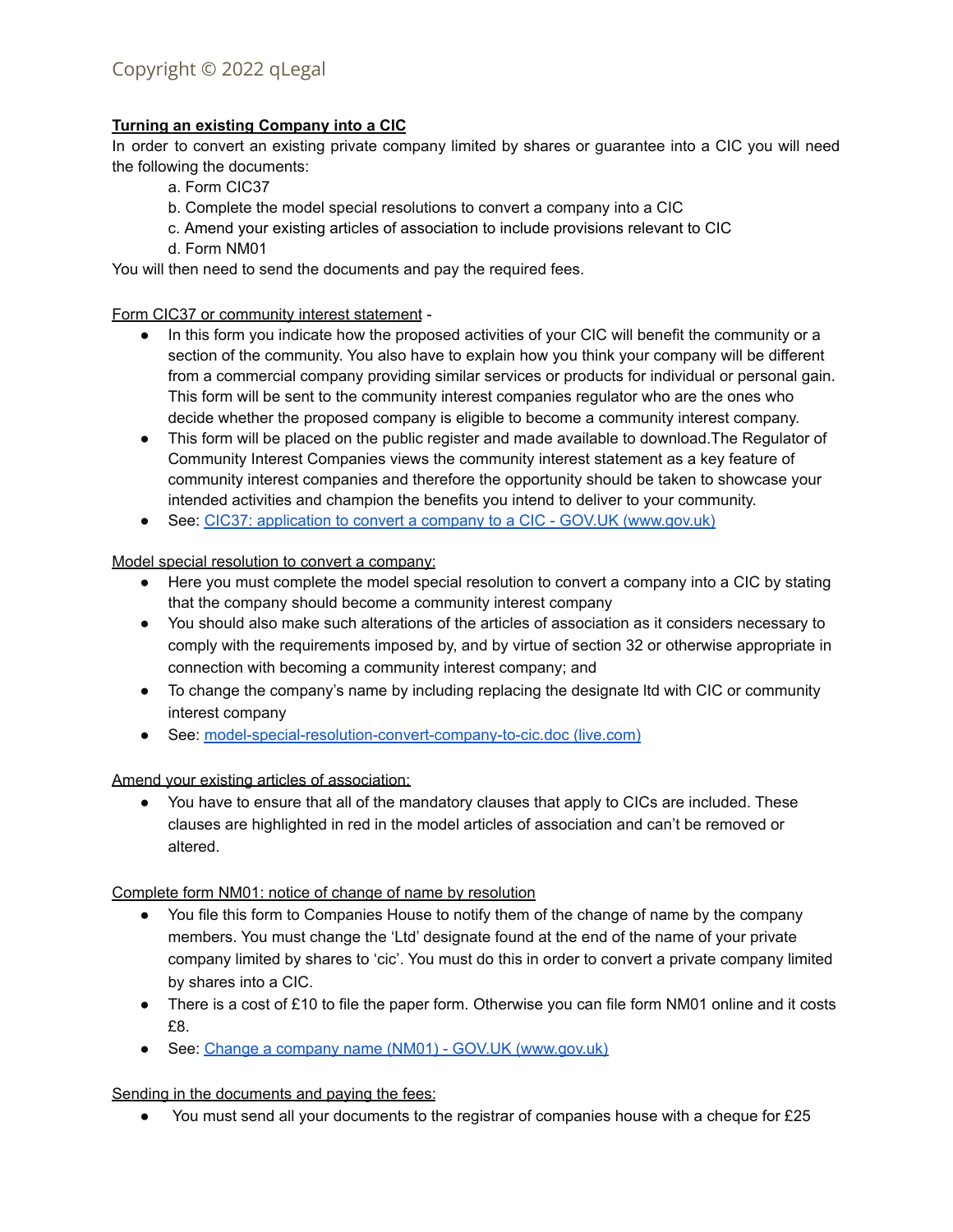### Copyright © 2022 qLegal

made payable to companies house. The £25 includes the £10 fee to change of name.

#### **Forming a (CIC) directly:**

- To set up a CIC directly you will have to register with Companies House, this can be done online or through the post.
- If done online, you will have to upload the pdf versions of the CIC36 Form and Articles of Association. A digital version of the memorandum of association will already be created through the online process, so all you would have to do is fill that out too.
- Registering online also means that you can register your company name with Companies House, register with HMRC for corporation tax and gain approval from the CIC regulator to form a CIC, all at the same time
- There is a filing fee for online incorporation for a CIC and that is £27
- Once approved, you will receive a certificate of incorporation via email. This is a confirmation that the company legally exists and shows the company number and date of formation.
- If registering through the post you will need to complete the form IN01, which is the application to register a company and form CIC36. You will also need to create the constitutional documents of a memorandum of association and articles of association.

#### Complete form IN01 - application to register a company

- Register a private or public [company](https://www.gov.uk/government/publications/register-a-private-or-public-company-in01) (IN01) GOV.UK ([www.gov.uk](http://www.gov.uk)[\)](https://www.gov.uk/government/publications/register-a-private-or-public-company-in01)
- Make sure that at the end of the company it is CIC or community interest company and not Ltd

#### Complete form CIC36 or community interest statement

- Just like form CIC37, in this form you indicate how the proposed activities of your CIC will benefit the community or a section of the community. You also have to explain how you think your company will be different from a commercial company providing similar services or products for individual or personal gain. This form will be sent to the community interest companies regulator who are the ones who decide whether the proposed company is eligible to become a community interest company.
- See: CIC36: application to form a community interest company GOV.UK [\(www.gov.uk\)](https://www.gov.uk/government/publications/form-cic36-application-to-form-a-community-interest-company)

#### Create a memorandum and articles of association:

- As part of the formation of a CIC, a memorandum of association and articles of association are required.
- The articles are the rules or the constitution of the company, detailing the rules for the management and organisation of the company. All shareholders of the company (including any investors) are automatically bound by the articles when they become a shareholder.
- The memorandum is a legal document that is signed by all initial shareholders at the time of registration agreeing to form the company
- The difference between the memorandum and articles of association for CIC is that there are specific clauses that must be included into these documents as they are only applicable to CIC's. If you use the model documents that are on the gov.uk website they are underlined red and cannot be removed or altered.
- See: Community interest companies: model [constitutions](https://www.gov.uk/government/publications/community-interest-companies-constitutions) GOV.UK ([www.gov.uk](http://www.gov.uk)[\)](https://www.gov.uk/government/publications/community-interest-companies-constitutions)

#### Finally, send the documents and pay the fee

● Post the documents to the Registrar of Companies, with a cheque for £35 made payable to Companies House